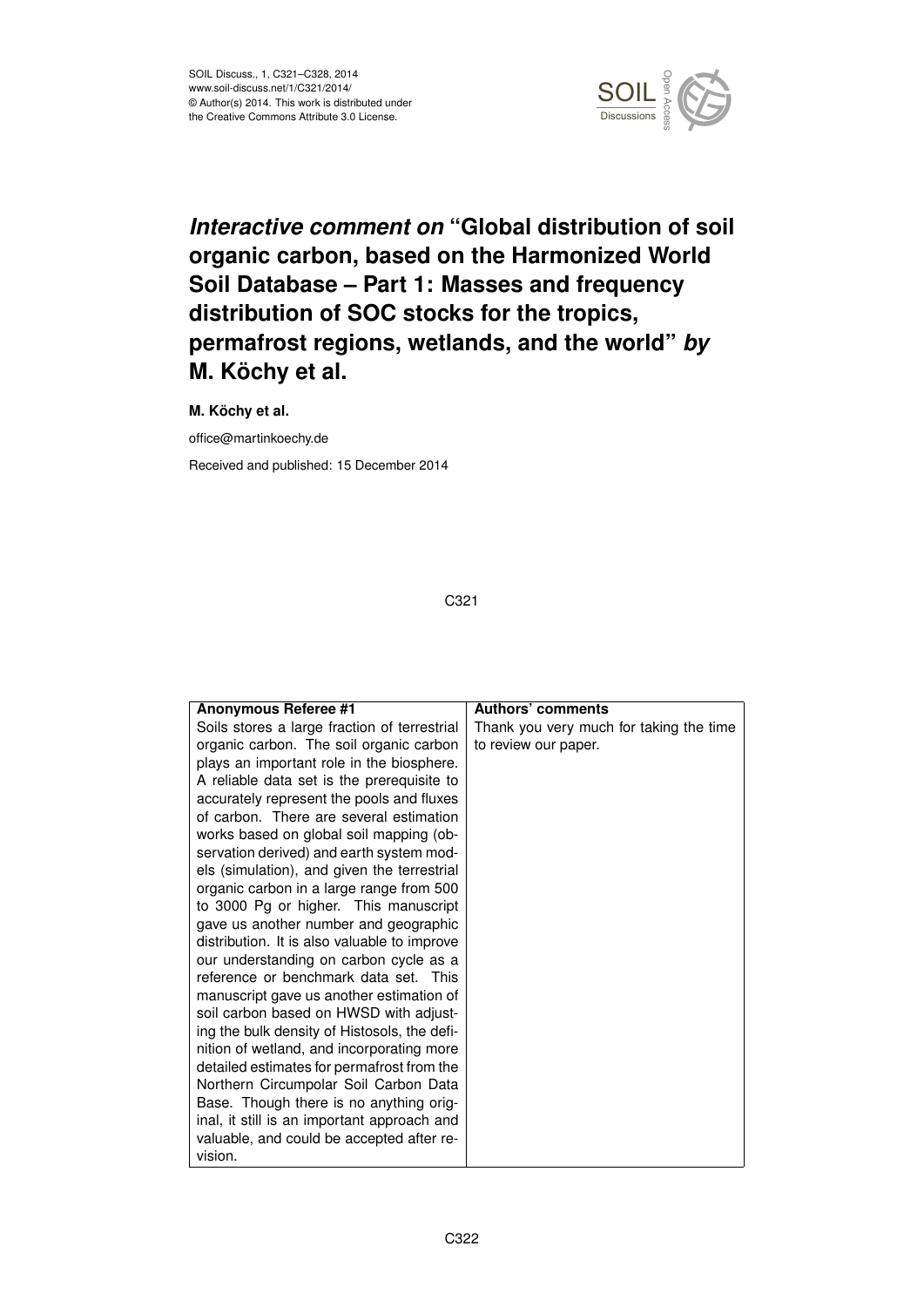| General comments: Soil depth matters<br>in the SOC stock estimate, especially for<br>deep soils. Though this paper corrected<br>SOC of depth >1m in the peatlands, most<br>of the true soil depth are not known in<br>soil profile observations. Though we may<br>lack data or method (extrapolation?) to<br>reduce the uncertainty caused by the as-<br>sumed soil depth, we need to keep this<br>in mind. This uncertainty is not only for<br>the <1m soil but also especially for the<br>deeper soils. As a result, the uncertainty<br>should be emphasized in some parts of<br>the paper, such as page 338, line 8-17<br>and the conclusion section. | We agree that SOC stocks of deep soils<br>are associated with great uncertainty. We<br>emphasize in our paper the stock in the<br>top 1 m and associated uncertainties.<br>Stocks of deeper soils are mentioned to<br>complement existing estimates but are<br>not our main objective. We point out the<br>associated uncertainty (p 338, Il 10-17,<br>p 343, I14) and will additionally be men-<br>tioned at the end of section 3.5 in the re-<br>vised text. |
|----------------------------------------------------------------------------------------------------------------------------------------------------------------------------------------------------------------------------------------------------------------------------------------------------------------------------------------------------------------------------------------------------------------------------------------------------------------------------------------------------------------------------------------------------------------------------------------------------------------------------------------------------------|----------------------------------------------------------------------------------------------------------------------------------------------------------------------------------------------------------------------------------------------------------------------------------------------------------------------------------------------------------------------------------------------------------------------------------------------------------------|
| Consider describe the correction of<br>frozen soils , and tropic peatland<br>(Page et al.) in the method section, since<br>the combination of the three dataset is<br>more reliable.                                                                                                                                                                                                                                                                                                                                                                                                                                                                     | Although the correction makes the esti-<br>mate of global SOC mass more complete,<br>it is not spatially explicit and would not<br>allow the calculation of percentiles and<br>masses within categories. We intended<br>to reduce confusion by reporting in the<br>Methods section the changes applied di-<br>rectly to the spatially explicit HWSD and<br>in the Results section additional correc-<br>tions considering the mass.                            |

C323

| Consider change the order of section 3.3<br>and 3.4, i.e. correcting first and then over-<br>laying with the wetland data. With the<br>above two modifications, corresponding<br>tables and figures need to be redrew or<br>added. | Both sections can be considered sepa-<br>rately, we do not apply any corrections<br>within either of the sections. |
|------------------------------------------------------------------------------------------------------------------------------------------------------------------------------------------------------------------------------------|--------------------------------------------------------------------------------------------------------------------|
| Consider delete "based on the Harmo-<br>nized World Soil Database" in the title.                                                                                                                                                   | We will reconsider the wording of the title.                                                                       |
| The part 2 of the paper only uses the<br>HWSD to calibrate a SOC model, which<br>is not very close to the part 1. It is better<br>to treat these two parts as independent<br>papers.                                               | We will discuss the suggestion with the<br>editor.                                                                 |
| Specific comments: Page 328, line 15:<br>1325Pg, to be consistent with the number<br>in the conclusion.                                                                                                                            | This will be changed.                                                                                              |
| Page 330, line $6-8$ : WISE(v.2) was once<br>publicly available. But it is now replaced<br>by the WISE (V.3.1), which is available<br>online and includes all profiles of previous<br>versions.                                    | Thank you for the clarification.                                                                                   |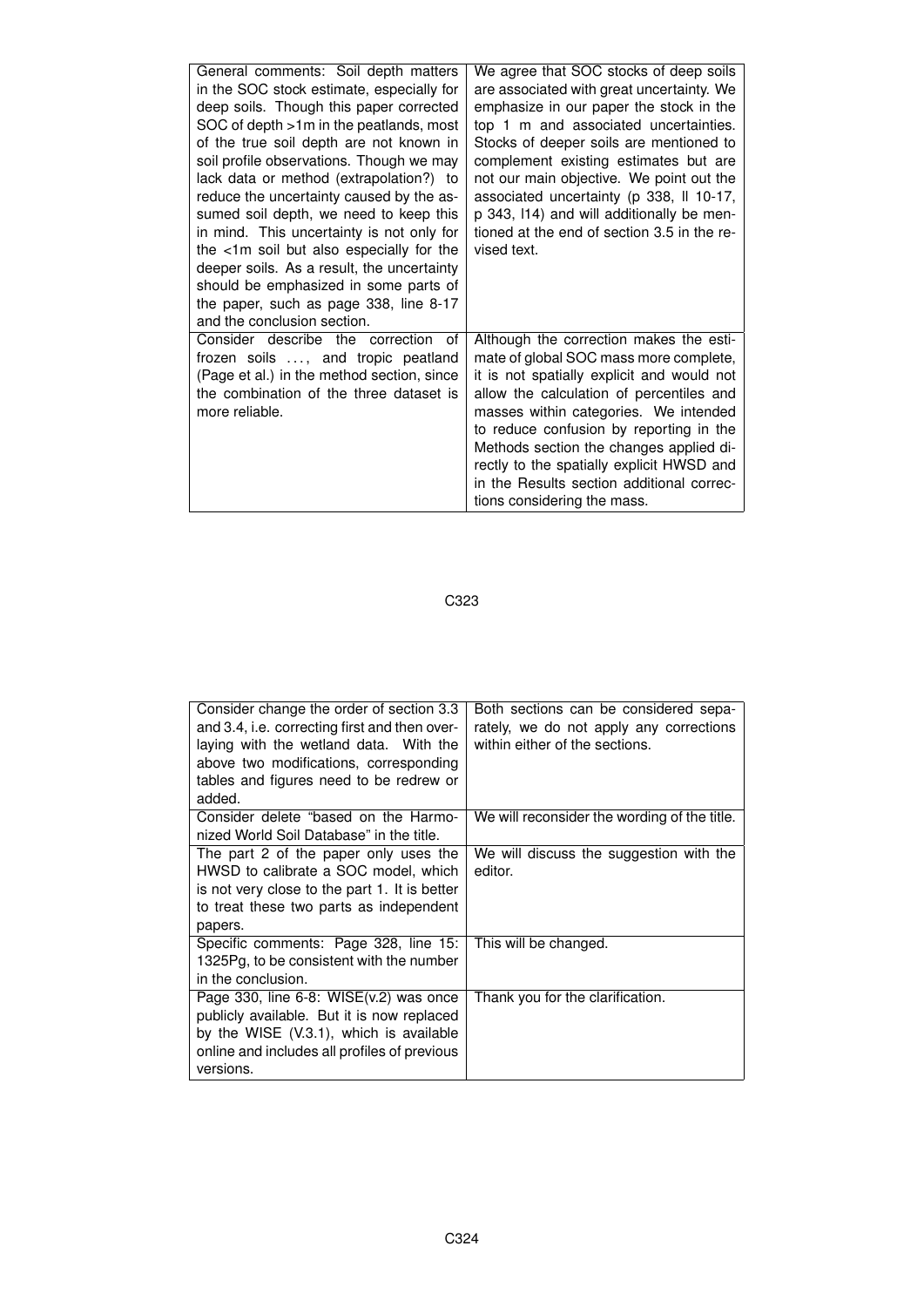| Page 331, line 17-20: The description is<br>not precise. Shangguan et al. (2014)<br>used three soil profile database directly,<br>i.e. China, WISE(V.3.1) and NCSS of<br>US, and they also used estimates (pro-<br>duced by others) based on local soil pro-<br>files and soil maps from ESDB (Europe),<br>SOTWISE (various regions), GSM (US),<br>SLC (Canada) and ASRIS (Australia).                                                                                                                       | We agree, the description will be revised.                  |
|--------------------------------------------------------------------------------------------------------------------------------------------------------------------------------------------------------------------------------------------------------------------------------------------------------------------------------------------------------------------------------------------------------------------------------------------------------------------------------------------------------------|-------------------------------------------------------------|
| Page 331, line 17, line 23: change<br>"Shanguan et al." to "Shangguan et al."                                                                                                                                                                                                                                                                                                                                                                                                                                | The typo will be corrected.                                 |
| Page 332, line7: It should be "equal to or<br>smaller than".                                                                                                                                                                                                                                                                                                                                                                                                                                                 | Correct.                                                    |
| Page 332, line9-29: Almost all the soil<br>profiles in WISE do not have a real soil<br>depth (or depth to the bedrock or R hori-<br>zon), but have the observation depth.<br>These soils are very likely much deeper<br>than the recording depth in WISE. Only<br>189 profiles in WISE have an R horizon<br>(some have a SOC great than 0, which<br>seem to be errors). As a result, the<br>overestimation for Cryosols, Podsols, and<br>Umbrisols might not happen, especially<br>for Cryosols and Podsols. | Good point. We will include this aspect in<br>the revision. |

C325

| Another point is that the soil depths in<br>both HWSD and ISRIC-WISE are an un-<br>derestimation of the true soil depth in al-<br>most all cases. It should not be named<br>as "soil depth" in the paper. You may use<br>the term "effective" soil depth in ISRIC-<br>WISE (v3.0), or use the term "reference<br>soil depth" in the HWSD. | We agree and will change the wording in<br>the revision.                                                                                                                                                                                                                                                                                                    |
|-------------------------------------------------------------------------------------------------------------------------------------------------------------------------------------------------------------------------------------------------------------------------------------------------------------------------------------------|-------------------------------------------------------------------------------------------------------------------------------------------------------------------------------------------------------------------------------------------------------------------------------------------------------------------------------------------------------------|
| Page 333, line7 and et al. : kg $cm-3$                                                                                                                                                                                                                                                                                                    | numbers<br>The<br>given<br>are<br>correct<br>in.<br>kg/dm <sup>-3</sup> .                                                                                                                                                                                                                                                                                   |
| Page 333, line9: Why these regressions<br>and the R2 are different from the au-<br>thors previous report, i.e. Hiederer and<br>Kochy (2011)? They are both based on<br>WISE3.1. The difference of BD is 0.139<br>for the topsoil using the regressions when<br>$OC = 12\%$ .                                                              | Based on your comment we reviewed our<br>documentation. The regressions in this<br>paper are in fact based on the SPADE/M2<br>database. Although the different equa-<br>tions produce divergent global mass re-<br>sults, the following correction of BD of<br>Histosols, diminishes the difference to<br>1Pg. This will be mentioned in the revi-<br>sion. |
| Page 333, line 9: In(Corg *100)                                                                                                                                                                                                                                                                                                           | Actually, $C_{org}$ · 10 was used, i.e.<br>ex-<br>pressed in g/100 g soil or %. This will be<br>indicated in the revised text.                                                                                                                                                                                                                              |
| Page 335, line 13-17: It lacks a soil pro-<br>file database with WRB classification in-<br>formation to develop a WRB based soil<br>property maps. Taxonomy reference be-<br>tween WRB and FAO will increase the un-<br>certainty.                                                                                                        | We appreciate the clarification and will<br>add the information to the text.                                                                                                                                                                                                                                                                                |